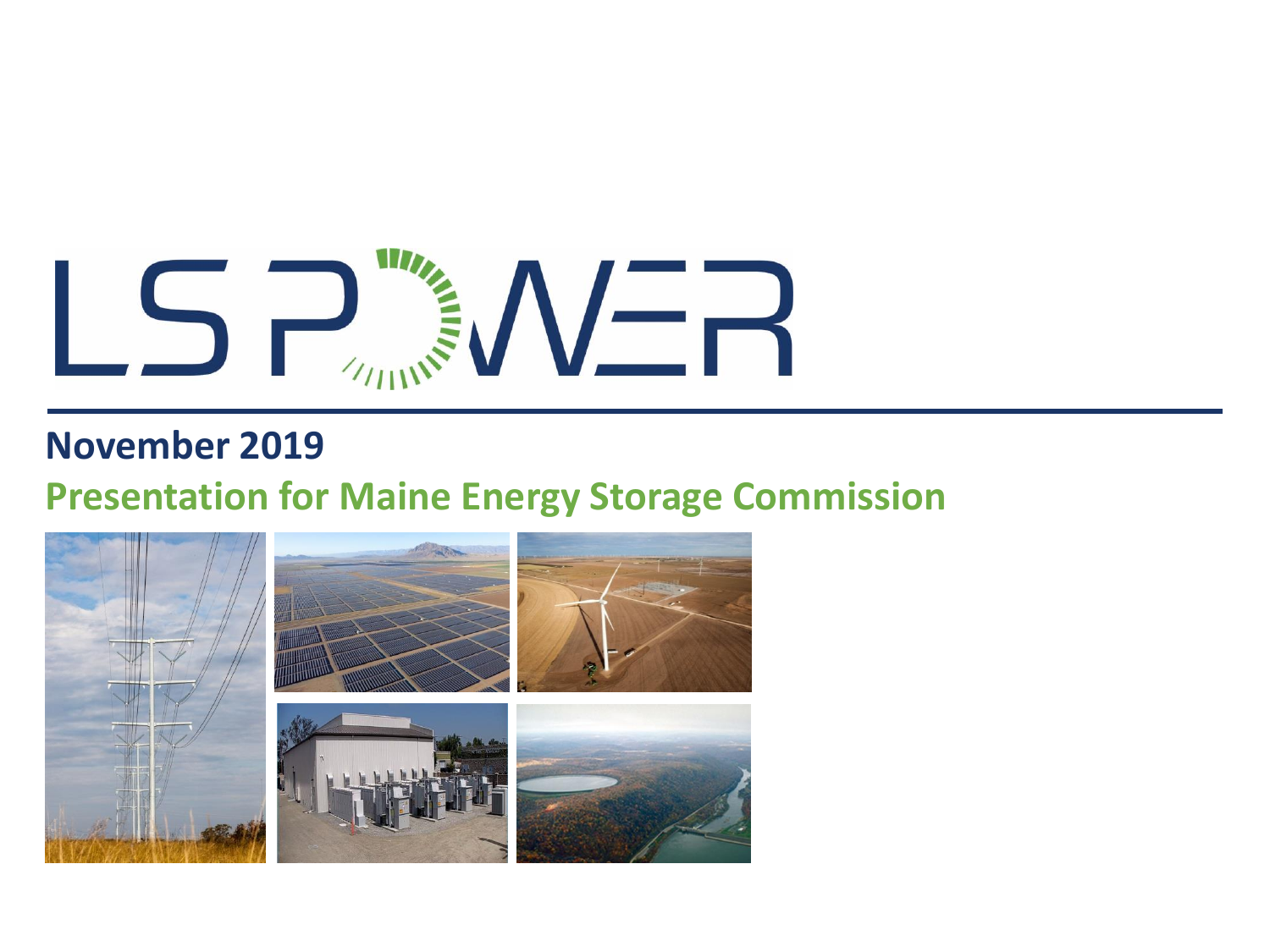## **LS Power**

■ Founded in 1990, LS Power is a Power Generation and Transmission Company with over 230 employees **across its principal and affiliate offices in New York, New Jersey, Missouri, Texas and California**



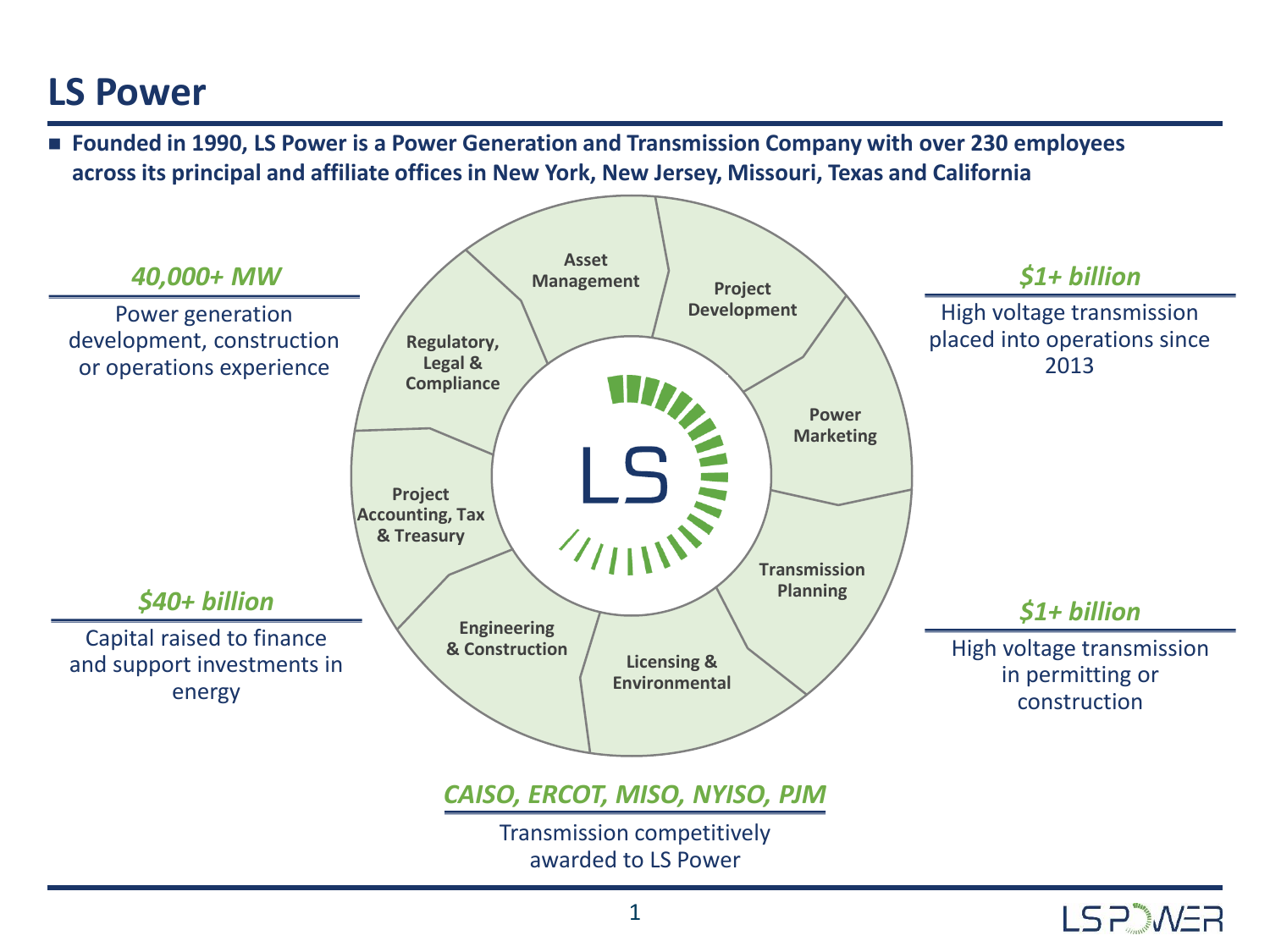### **LS Power National Project Portfolio**

#### ◼ **Extensive development and operating experience across multiple regions, markets and technologies**



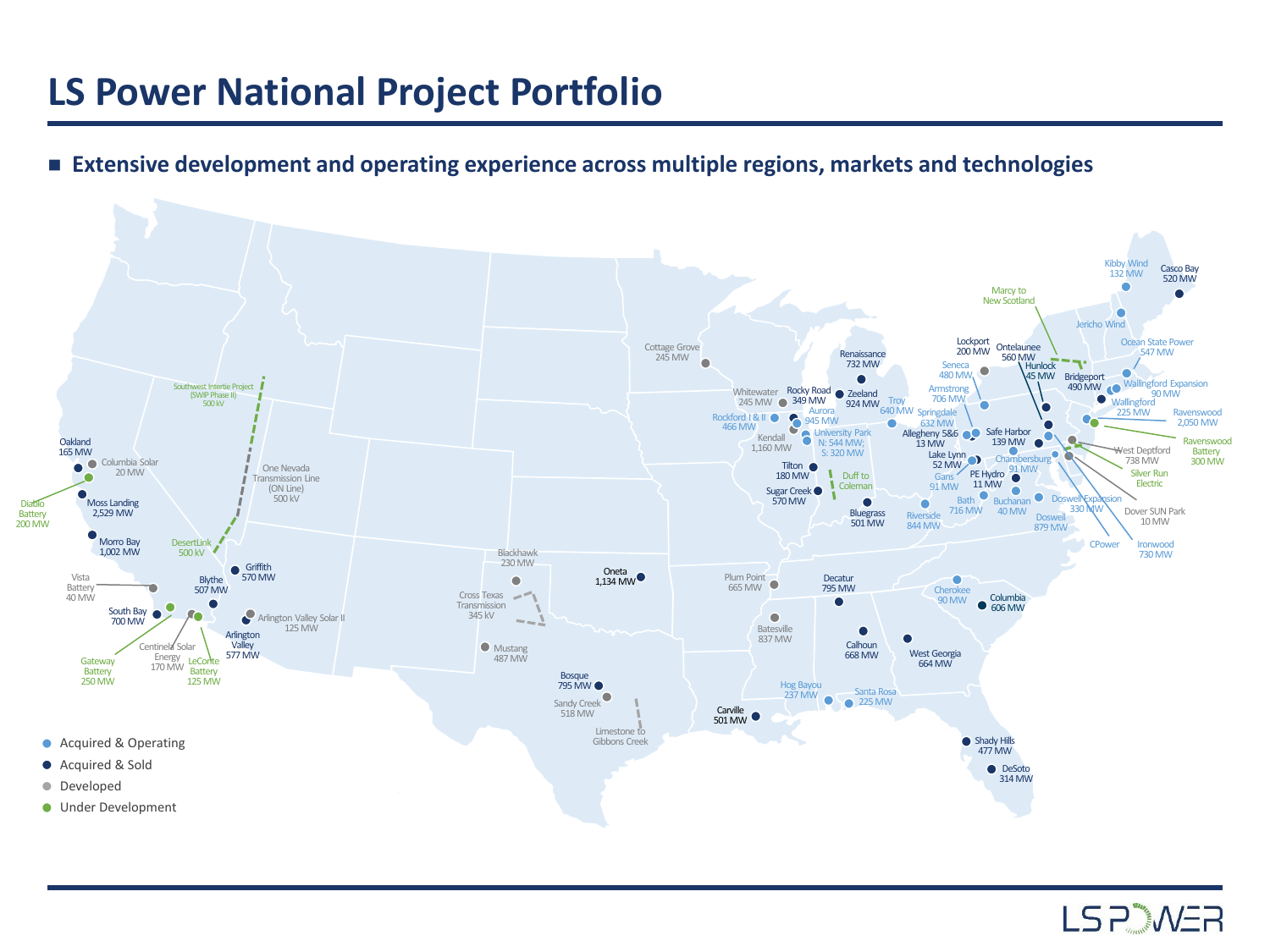# **Kibby Wind Farm, Franklin County, Maine**



#### **Capacity:**

- 132 Megawatts (MW)
- 44 wind turbines; 3 MW each

#### **In-service dates:**

• 2009 and 2010

### **Project Highlights:**

- 11 full-time positions
- 315 construction jobs at peak
- \$654,000/year in taxes paid to Maine
- \$132,000/year in taxes paid to Town of Eustis
- Community Support has included o \$20,000 for Blanchard Park in 2018/19
	-
	- o \$14,000 to Eustis Fire Department
- Other contributions in 2019 to:
	- o Greater Franklin Development Corp
	- o Maine Dept of Inland Fisheries
	- o Stratton/Eustis after school program
	- o Flagstaff Area Business Association
	- o Kingfield Pops Music Festival
- Conservation Agreement to protect high elevation ridgelines

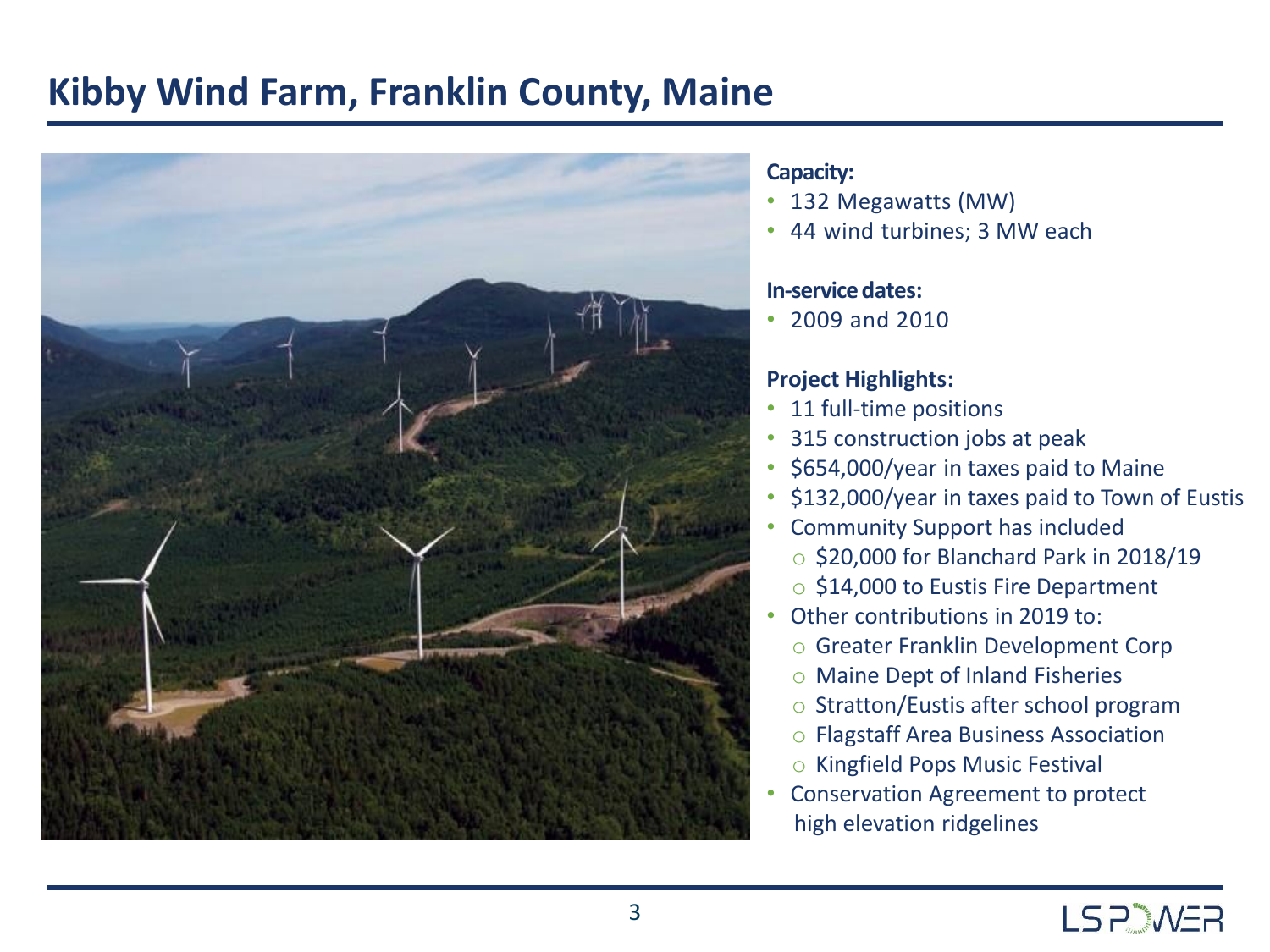## **LS Power - Energy Storage Portfolio**

#### **Vista Energy Storage**

- Vista, CA San Diego County
- 40 MW, operating since 2018
- Most powerful battery operating in CA

#### **Diablo Energy Storage**

- Pittsburg, CA Contra Costa County
- 200 MW, anticipated operation 2021
- Contracted to provide resource adequacy

#### **Gateway Energy Storage**

- Otay Mesa, CA San Diego County
- 250 MW, under construction with anticipated operation 2020
- Improves deliverability of renewable energy to San Diego

#### **LeConte Energy Storage**

- Calexico, CA Imperial County
- 125 MW, anticipated operation 2023
- Co-located with Centinela Solar Energy Station



- Bath County, Virginia
- 3000 MW, operating since 1985
- LS Power holds a 25% ownership stake
- Can provide 8 to 10 hours of power

#### **Seneca Pumped Storage**

- Warren County, Pennsylvania
- 435 MW, operating since 70
- Can provide 8 to 10 hours of power







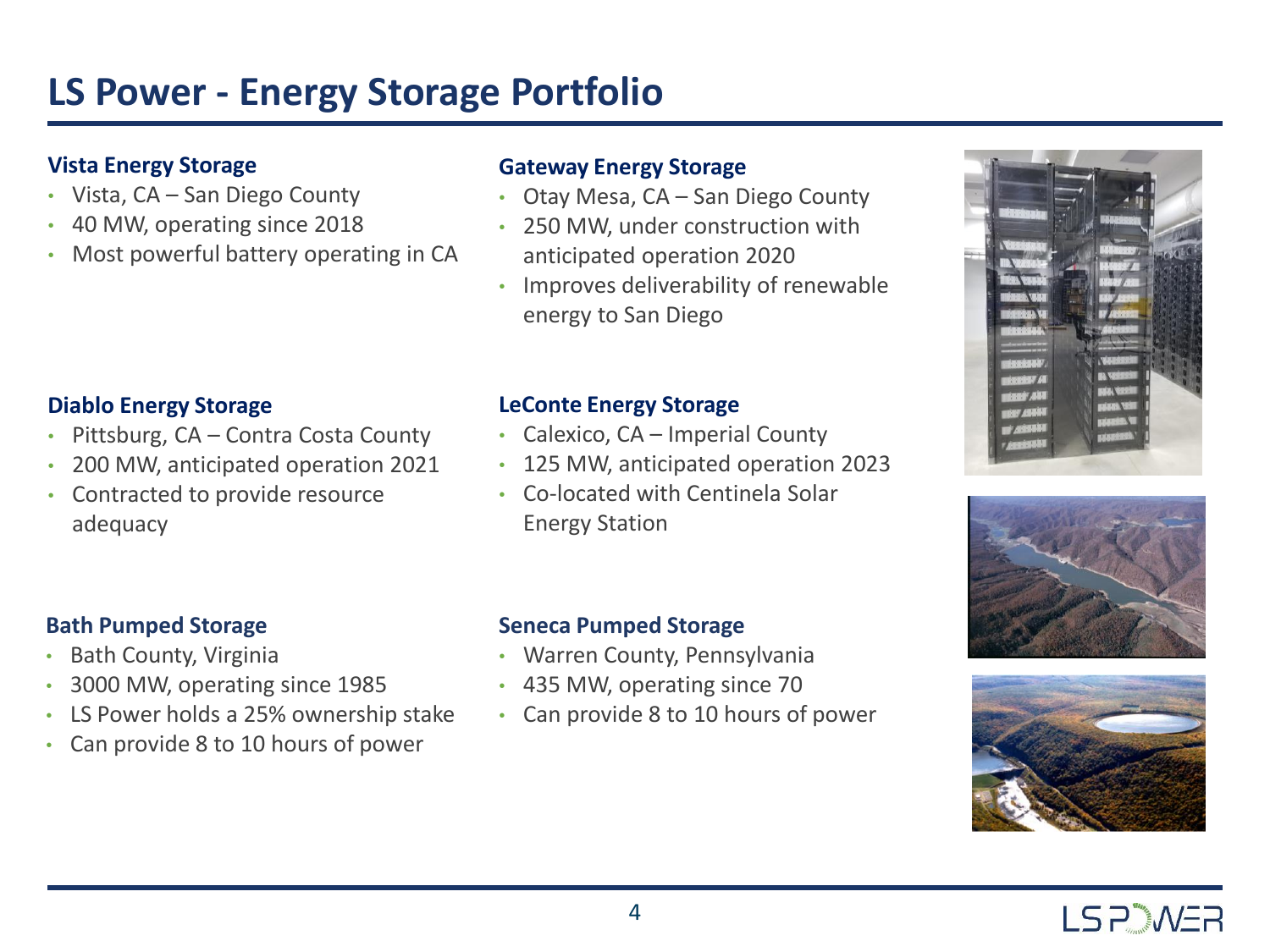# **Additional Energy Storage Development Projects**

### **Ravenswood Battery Storage**

- New York City
- 316 MW battery project at LS Power's Ravenswood Generating Station
- CPCN granted October 2019
- Planned 2022 in-service date
- Supports NY's renewables goals
- Represents more than 10 percent of NY's storage goal of 3000 MW

### **Kibby Battery Storage**

- Franklin County, Maine
- Co-located with Kibby Wind Farm
- Potential 60 MW battery project
- Would help lower peak energy prices by storing excess wind energy for delivery during higherpriced, peak periods
- Supportive of climate goals